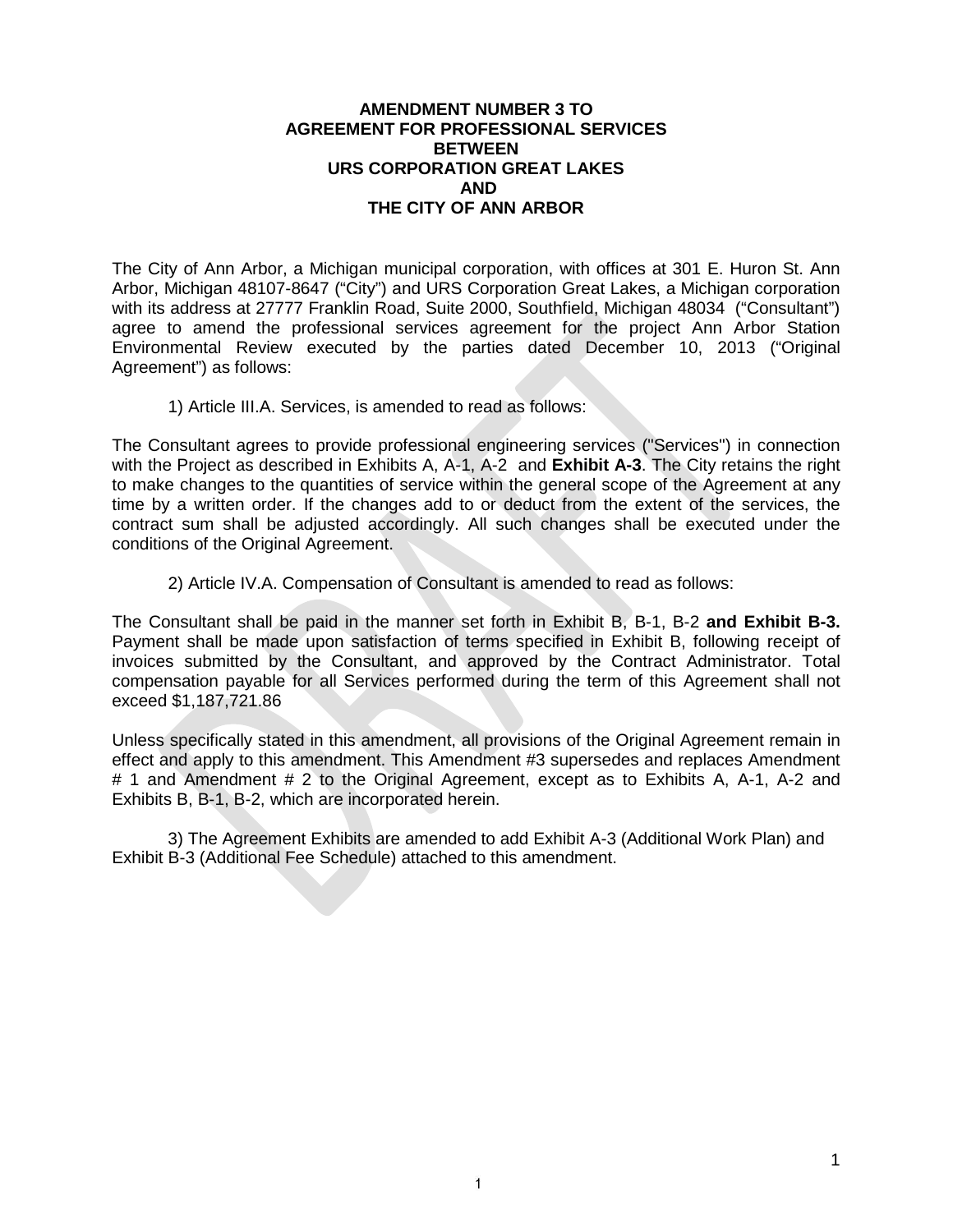This amendment to the agreement between the parties shall be binding on the heirs, successors and assigns of the parties.

Dated this \_\_\_\_\_\_\_\_\_\_\_\_\_\_\_\_\_\_, 2018.

| <b>For Contractor</b>             | For City of Ann Arbor                                |  |  |  |
|-----------------------------------|------------------------------------------------------|--|--|--|
| By<br>Its:                        | By<br>Christopher Taylor, Mayor                      |  |  |  |
|                                   | By<br>Jacqueline Beaudry, City Clerk                 |  |  |  |
| Approved as to form and content   | <b>Approved as to substance</b>                      |  |  |  |
| $By_$                             | By                                                   |  |  |  |
| Stephen K. Postema, City Attorney | Howard Lazurus, City Administrator                   |  |  |  |
|                                   | By<br>Craig Hupy, Public Services Area Administrator |  |  |  |
|                                   |                                                      |  |  |  |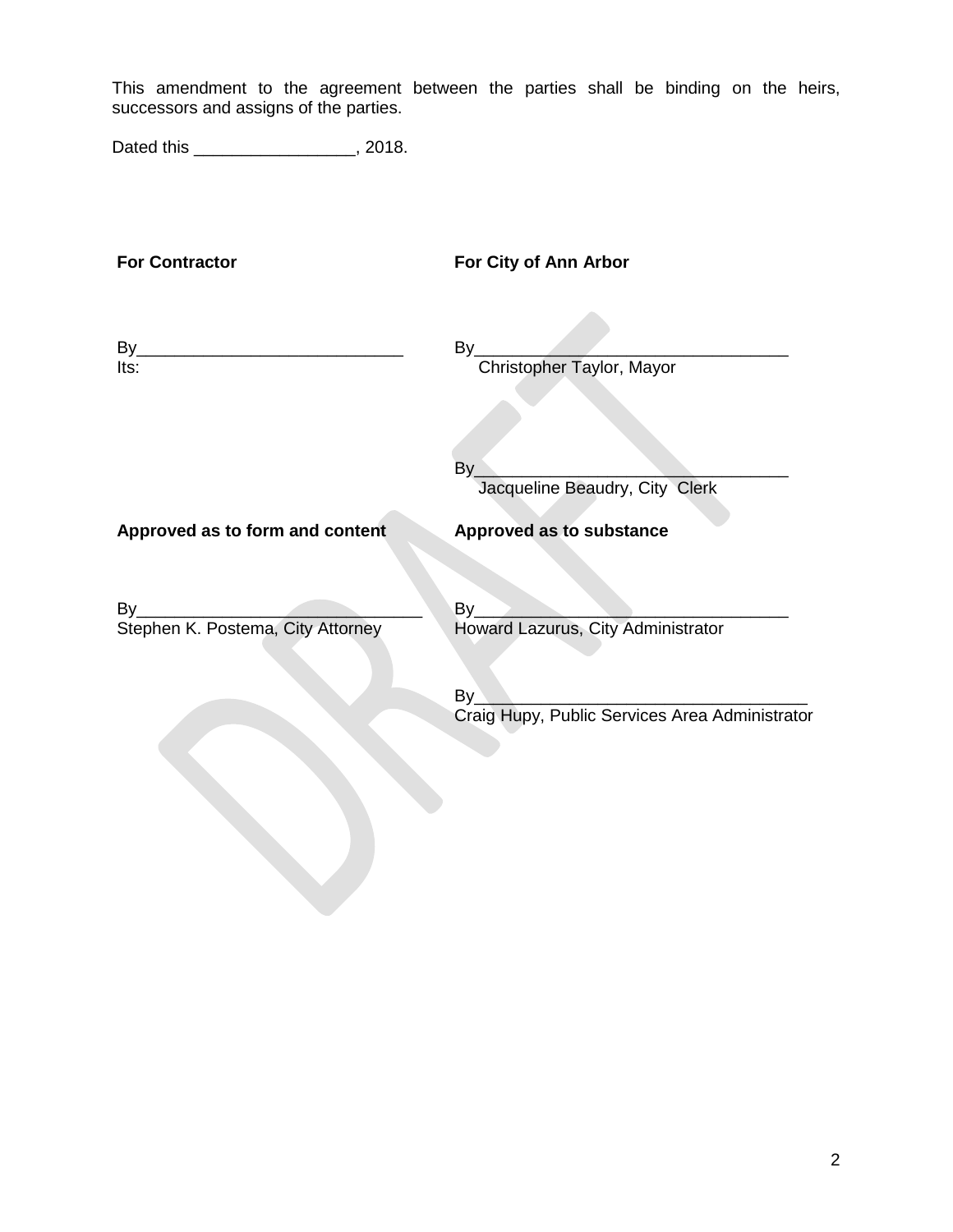# EXHIBIT A-3

## *ADDITIONAL WORK PLAN ITEMS*

The parties acknowledge that this Work Plan is being amended to reflect additional scope items to be performed at the request of the Federal Railroad Administration (FRA). The parties acknowledge that the work to be performed and the deliverables to be provided under this agreement are largely subject to the approval of the FRA and that FRA may request one or more revisions of the work or deliverables. Both parties shall work diligently and in good faith to (1) participate, with appropriate staff, in all meetings requested by FRA, MDOT, the Consultant, or the City, whether in person or by teleconference and (2) respond promptly to all FRA requests for revisions and complete the deliverables in manner acceptable to FRA.

The provisions included in this exhibit are to be read cumulatively with the provisions of the work plans attached to the Original Agreement and its first and second amendments. To the extent the provisions included in this exhibit conflict with the provisions of the work plans attached to the Original Agreement and its first and second amendments, the provisions in this exhibit shall take precedence.

### *Task 4 Environmental Review*

FRA has requested that the draft Environmental Assessment (EA) be updated to produce a "Final EA." Consultant shall incorporate and address public comments received during the 2017 public review of the draft EA as a new chapter in the Final EA or as otherwise directed by FRA (note: these public comments were previously to be addressed as part of the proposed Finding of No Significant Impact).

The Consultant shall employ or retain an expert with substantial experience in the federal NEPA process, who shall prepare or review and approve all deliverables prior to submission to FRA.

## *Task 4 Deliverables*

The Consultant shall provide the following deliverables:

- Provide necessary assistance, drafting, and technical support to the SHPO in order to allow the SHPO to produce the Section 106 Cultural Resources Report, including incorporation of results from archaeological inventory activities.
- Prepare a Final EA, including all necessary supporting documents and addenda.
- Prepare a Section 4(f) analysis of Build Alternative 3A.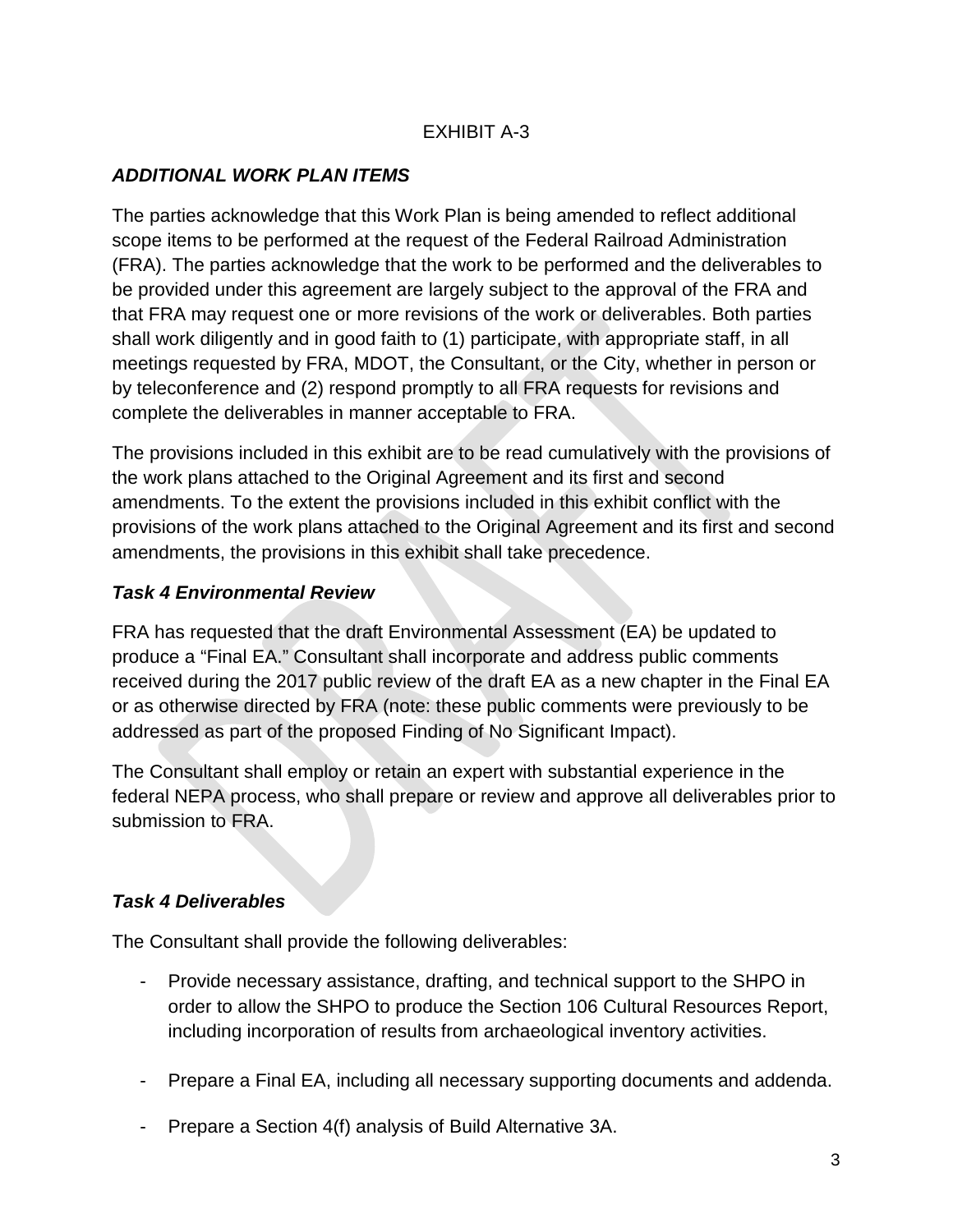- Prepare a Finding of No Significant Impact (FONSI) or other final determination as required by FRA.